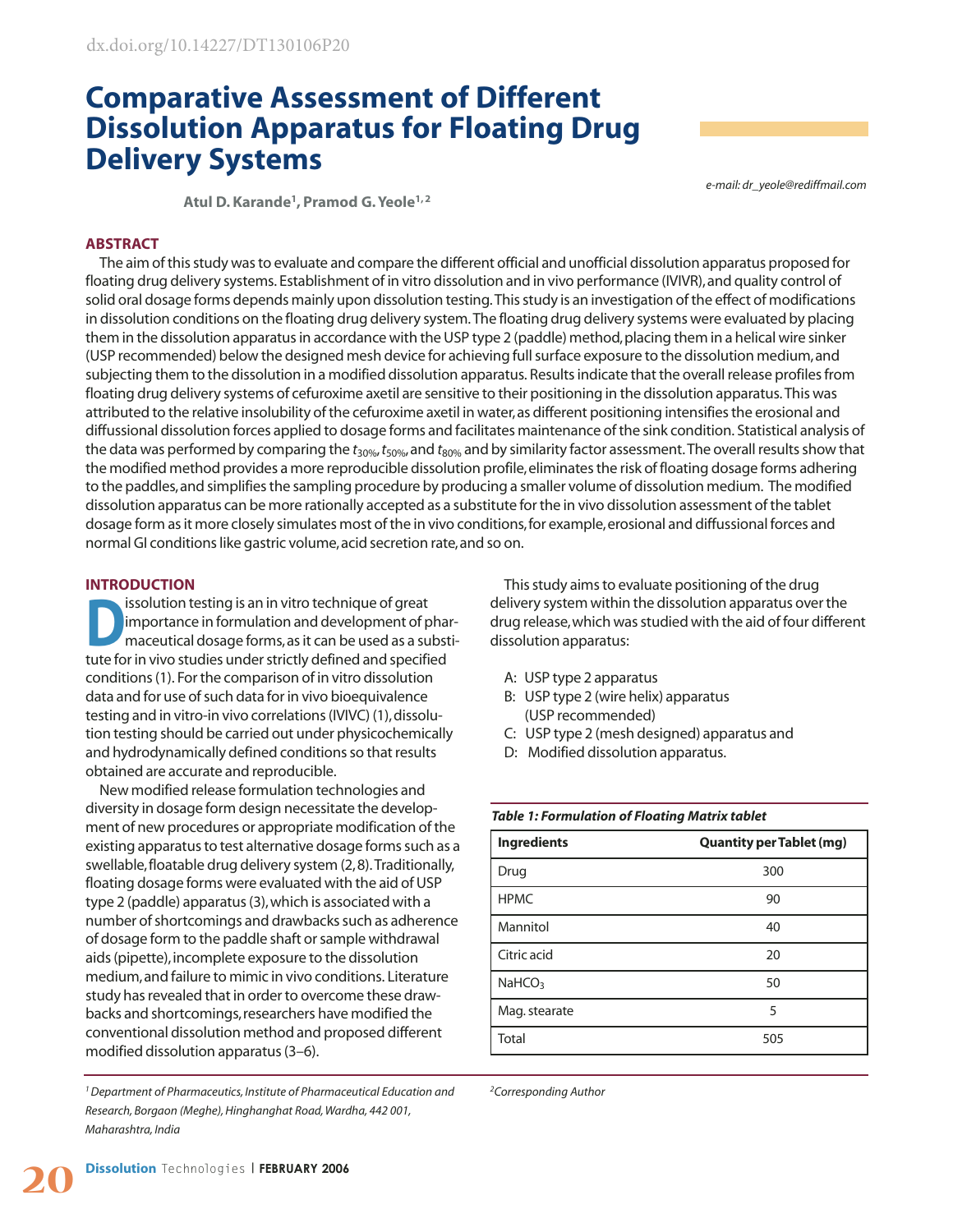| Table 2: Comparative construction features of different dissolution apparatus |  |  |  |  |  |  |  |
|-------------------------------------------------------------------------------|--|--|--|--|--|--|--|
|-------------------------------------------------------------------------------|--|--|--|--|--|--|--|

| <b>Specifications</b>           | USP type 2<br>(Paddle) | USP type 2<br>(Wire helix)                    | USP type 2<br>(Mesh designed)                                                                     | Modified                                                            |
|---------------------------------|------------------------|-----------------------------------------------|---------------------------------------------------------------------------------------------------|---------------------------------------------------------------------|
| Volume of<br>dissolution medium | 900 mL                 | 900 mL                                        | 900 mL                                                                                            | 70 mL                                                               |
| Rate of<br>agitation            | 55 rpm                 | 55 rpm                                        | 55 rpm                                                                                            | 55 rpm<br>(Magnetic stirrer)                                        |
| Paddle position                 | Normal                 | Normal                                        | Raised from normal 77 mm from<br>bottom of vessel                                                 | Magnetic stirrer was used instead<br>of paddle and placed at bottom |
| <b>Modifications</b>            | <b>No</b>              | Wire helix is wound<br>around the dosage form | Wire mesh is placed at 72 mm<br>height from bottom of vessel<br>below which dosage form is placed | Sink condition maintenance by<br>flow through arrangement           |









For Apparatus B, a helical wire sinker ("wire helix") was wound around the delivery system, and in Apparatus C, the mesh designed apparatus (Burns et al.), the delivery system was placed below the mesh. (Fixed at a height of 72 mm from the bottom of the vessel, the paddle position was raised from its normal, i.e., 77-mm, position.) The modified dissolution apparatus delivery system (l) was subjected to conditions similar to those experienced in the GI tract: gastric volume of 70 mL, gastric emptying and gastric secretion rates of 2 mL/min.

This study considers the time taken for *X*% drug release (*tx*%) and similarity factor "*f2*"as a tool for dissolution data interpretation under different hydrodynamic conditions for dissolution behavior of a swellable floatable drug delivery system (7,9–12).

*Figure 1A: Schematic presentation of the USP type 2 apparatus Figure 1C: Schematic presentation of the USP type 2 (Mesh designed) apparatus*





## **MATERIALS AND METHODS**

Cefuroxime axetil was obtained from Aristo Pharmaceuticals Ltd.,India;hydroxypropylmethylcellulose (HPMC K4M) was obtained from DOW Chemical Co., USA. Mannitol, citric acid (anhydrous), and NaHCO<sub>3</sub> were obtained from MERCK India Ltd., India. All other ingredients used were of analytical grade and used as provided.

#### **Formulation of floating matrix tablet**

Hydrophilic swellable matrix tablets were prepared by direct compression technique using a flat-face punch on a single-stroke machine. Table 1 depicts the actual quantities of ingredients used for each tablet formulation.

The physical properties of the tablets were acceptable and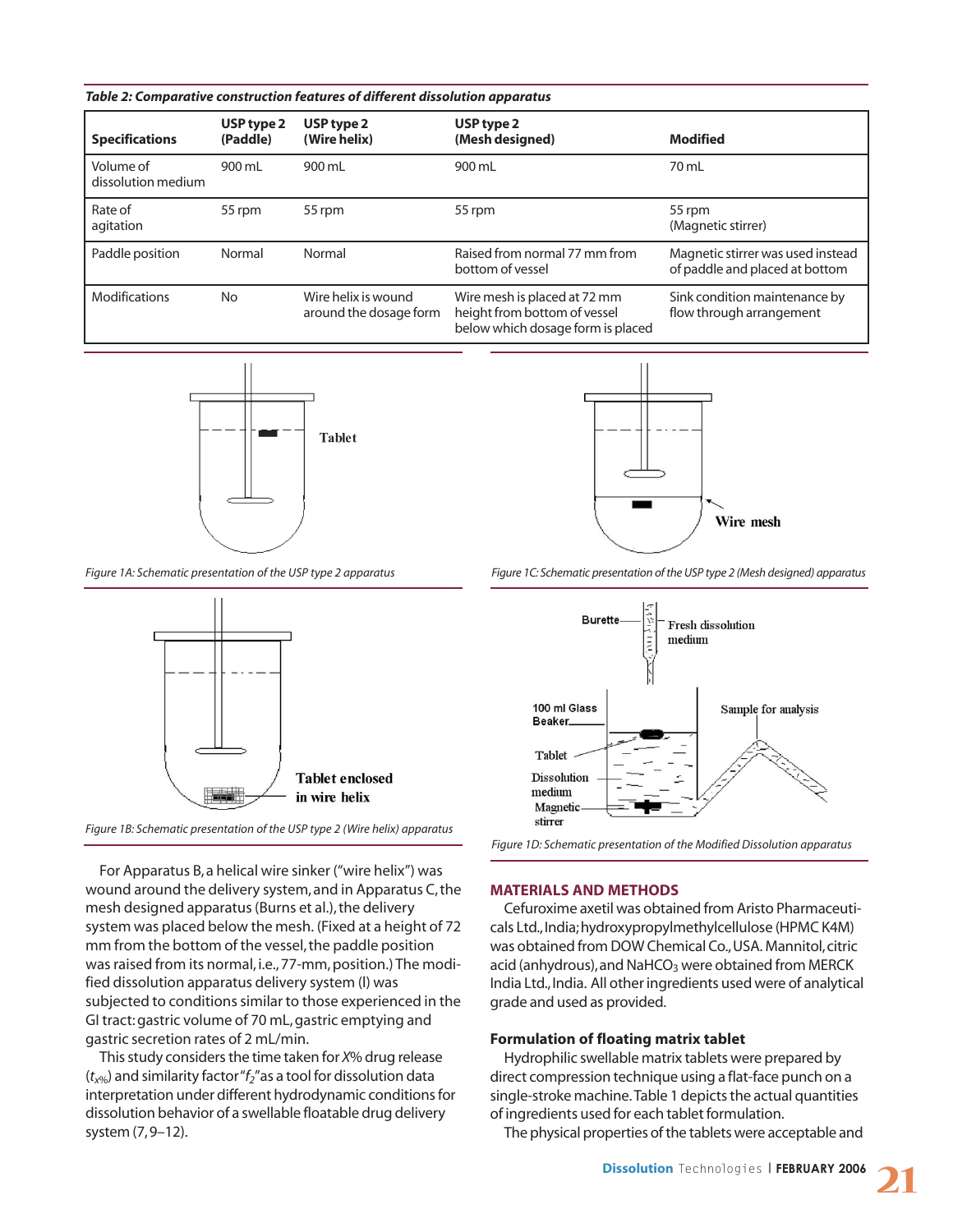well within the specified limits set by the USP. Content uniformity for drug was similar for all the batches (100  $\pm$  3%).

#### **Dissolution study of cefuroxime axetil tablet**

The features of different dissolution apparatus used in this study are summarized in Table 2 (2-6).

The dissolution study of cefuroxime axetil tablet was carried out according to the monograph given in USP.

Nine hundred mL of 0.07 N HCl was filled in a dissolution apparatus and the temperature of the medium was set at  $37 \pm 0.5$  °C. One tablet was placed in each dissolution vessel, and the paddle rotational speed was set at 55 rpm (USP Specified conditions). The 10 mL of sample was withdrawn at predetermined time intervals over 12 hr with replacement (fresh medium). All samples were filtered through a 0.5-mm filter paper. The samples were analyzed for drug content against 0.07 N HCl as a blank, at 278 nm using a double-beam UV spectrophotometer. The content of the drug was calculated using an equation obtained from the standard curve. The percentage cumulative drug release was calculated (procedure adopted for USP type 2; helical wire sinker, and Burns apparatus). Modifications in the apparatus are illustrated in Table 2 and in Figure 1 (A–C)**.**

The modified dissolution apparatus was created by attaching an S-shaped side arm (glass tube),capable of holding 70 mL of dissolution medium (0.07 N HCl), to a 100mL glass beaker. The medium was stirred by a magnetic stirrer. A burette was mounted above the beaker to deliver the dissolution medium at a flow rate of 2 mL/min (Figure 1D). The tablet was put in the modified beaker containing 70 mL of dissolution medium (after flotation of the tablet);the medium was stirred at 55 rpm. The temperature of the medium was maintained at  $37 \pm 0.5$  °C. From the burette, 0.07 N HCl was added at the rate of 2 mL/min. Samples of 10 mL were collected at predetermined time intervals for 12 hr. All the samples were filtered through a 0.5-mm filter paper. The percentage drug release was calculated as described above. All the studies were carried out in triplicate,  $n = 3$ .

#### **Treatment of dissolution data**

*Table 3: Treatment of Dissolution Data*

Dissolution data obtained were subjected to a time point analysis,*x*% release at time *t* and to a similarity factor assess-



*Figure 2: Comparative release profile of cefuroxime axetil release from floating tablet. (n = 3). A: USP type 2 apparatus; B: USP type 2 (Wire helix) apparatus; C: USP type 2 (Mesh designed) apparatus; D: Modified dissolution apparatus*

ment. In the time point analysis,  $t_{30\%}$ ,  $t_{50\%}$ , and  $t_{80\%}$  were calculated from the overall dissolution profile. The  $t_{80\%}$ values thus obtained were analyzed by one-way analysis of variance (ANOVA) followed by Dunnet *t*-test. The results were expressed as mean ± standard deviation and *p* < 0.05 was considered as significant.

Guidelines and specific published works on extended release solid oral dosage forms describe the mathematical treatment of dissolution data by comparing dissolution profiles using the similarity factor  $f_2$ , which is defined as follows:

$$
f_2 = 50 \log \left\{ \left[ 1 + \frac{1}{n} \sum_{t=1}^{n} w_t \left( R_t - T_t \right)^2 \right]^{-0.5} \times 100 \right\}
$$

where  $n$  is the number of pull points,  $w_t$  is the optional weight factor, and  $R_t$  is the reference assay at time point *t*.

In this study,the reference and test products are identical; the product was evaluated using the standard USP type 2 (paddle) as a reference,and the USP type 2 (wire helix), USP type 2 (mesh designed),and modified dissolution apparatus as the test apparatus. The  $f_2$  value between 50 and 100

|                                                  | <b>Dissolution Apparatus</b> |                               |                           |                  |  |  |
|--------------------------------------------------|------------------------------|-------------------------------|---------------------------|------------------|--|--|
| <b>Parameter</b>                                 | USP type 2                   | USP type 2 (Wire helix)       | USP type2 (Mesh designed) | <b>Modified</b>  |  |  |
| $t_{30\%}$                                       | $2.4 \pm 0.264$              | $2.6 \pm 0.132$               | $2.8 \pm 0.05$            | $3.0 \pm 0.20$   |  |  |
| $t_{50\%}$                                       | $5.0 \pm 0.15$               | $5.6 \pm 0.25$                | $5.4 \pm 0.20$            | $5.2 \pm 0.15$   |  |  |
| $t_{80\%}$                                       | $9.3 \pm 0.20$               | $10.6 \pm 0.30$ <sup>**</sup> | $9.6 \pm 0.10^*$          | $9.0 \pm 0.20^*$ |  |  |
| $f2$ value                                       | Reference                    | 61.22                         | 77.25                     | 75.25            |  |  |
| $t_{\text{V0}}$ values indicates time in minutes |                              |                               |                           |                  |  |  |

 $p$  > 0.05,  $*$  *p* < 0.01 when compared with reference. Each value represents the mean  $\pm$  standard deviation (*n* = 3)